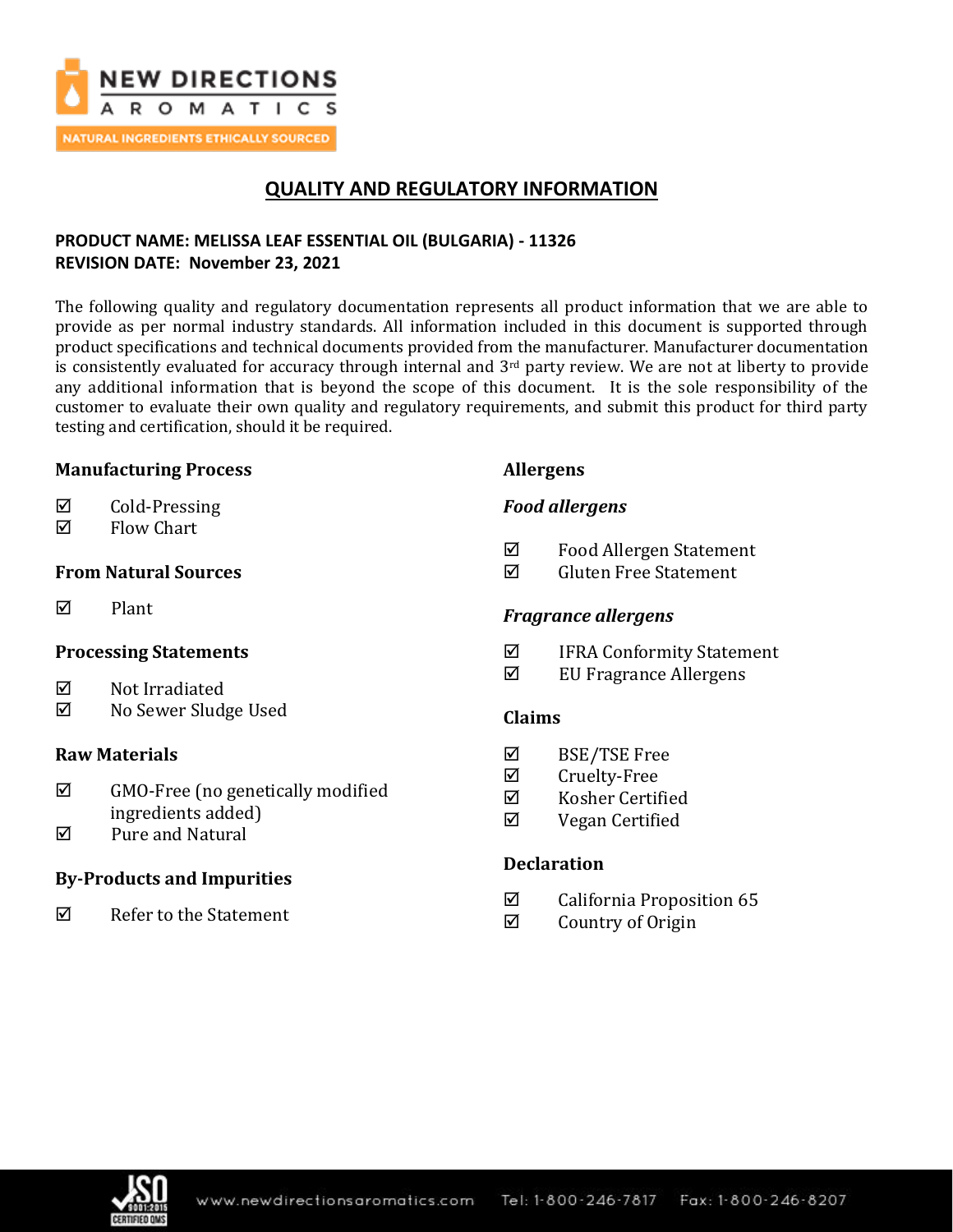

# **FLOW CHART**

### **PRODUCT NAME: MELISSA LEAF ESSENTIAL OIL (BULGARIA) - 11326**



### **Disclaimer & Caution**

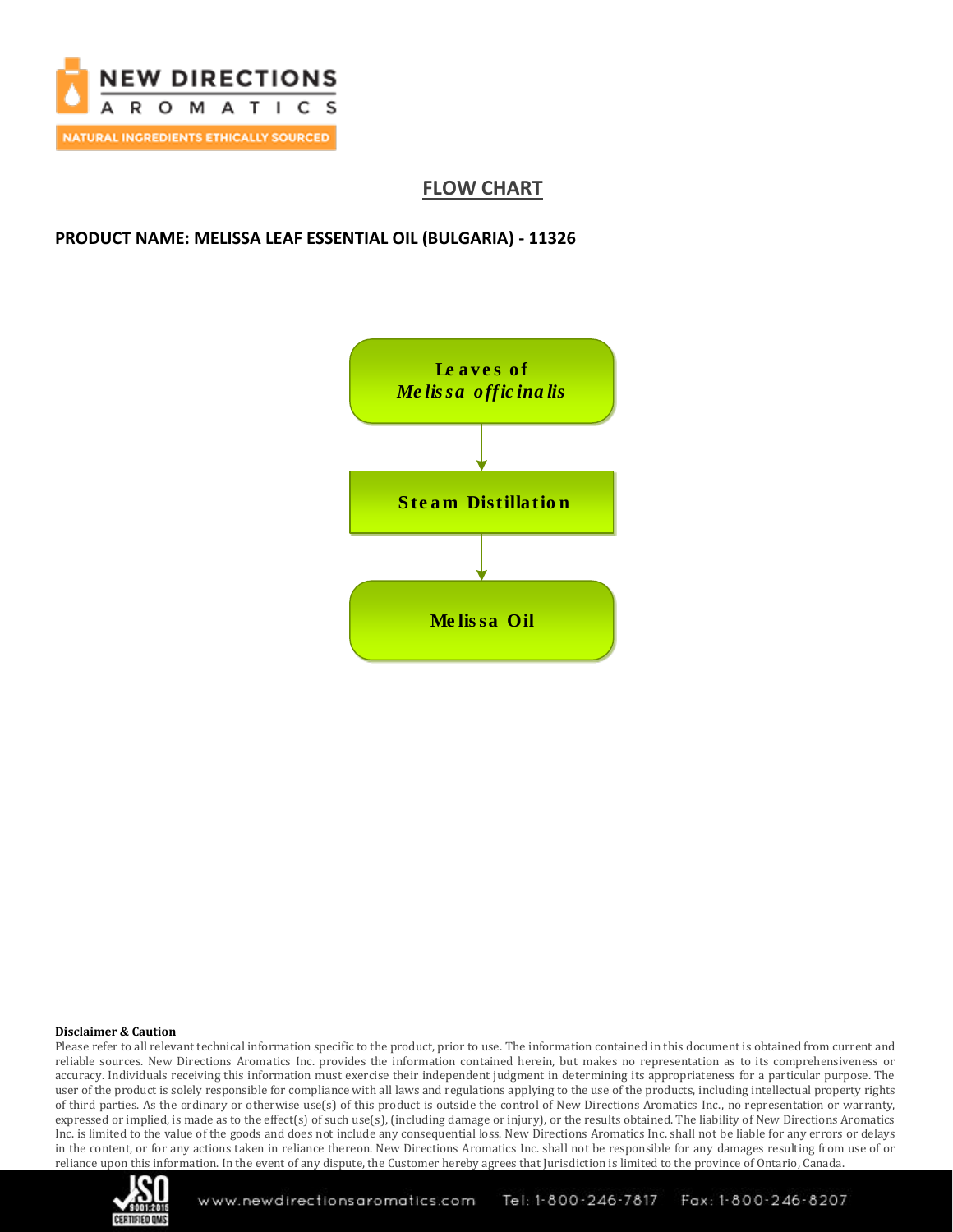

# **NON-IRRADIATION STATEMENT**

## **PRODUCT NAME: MELISSA LEAF ESSENTIAL OIL (BULGARIA) - 11326**

We hereby declare that, to the best of our knowledge, this product has not been irradiated and does not contain any ingredient that has gone through any irradiation.

### **Disclaimer & Caution**

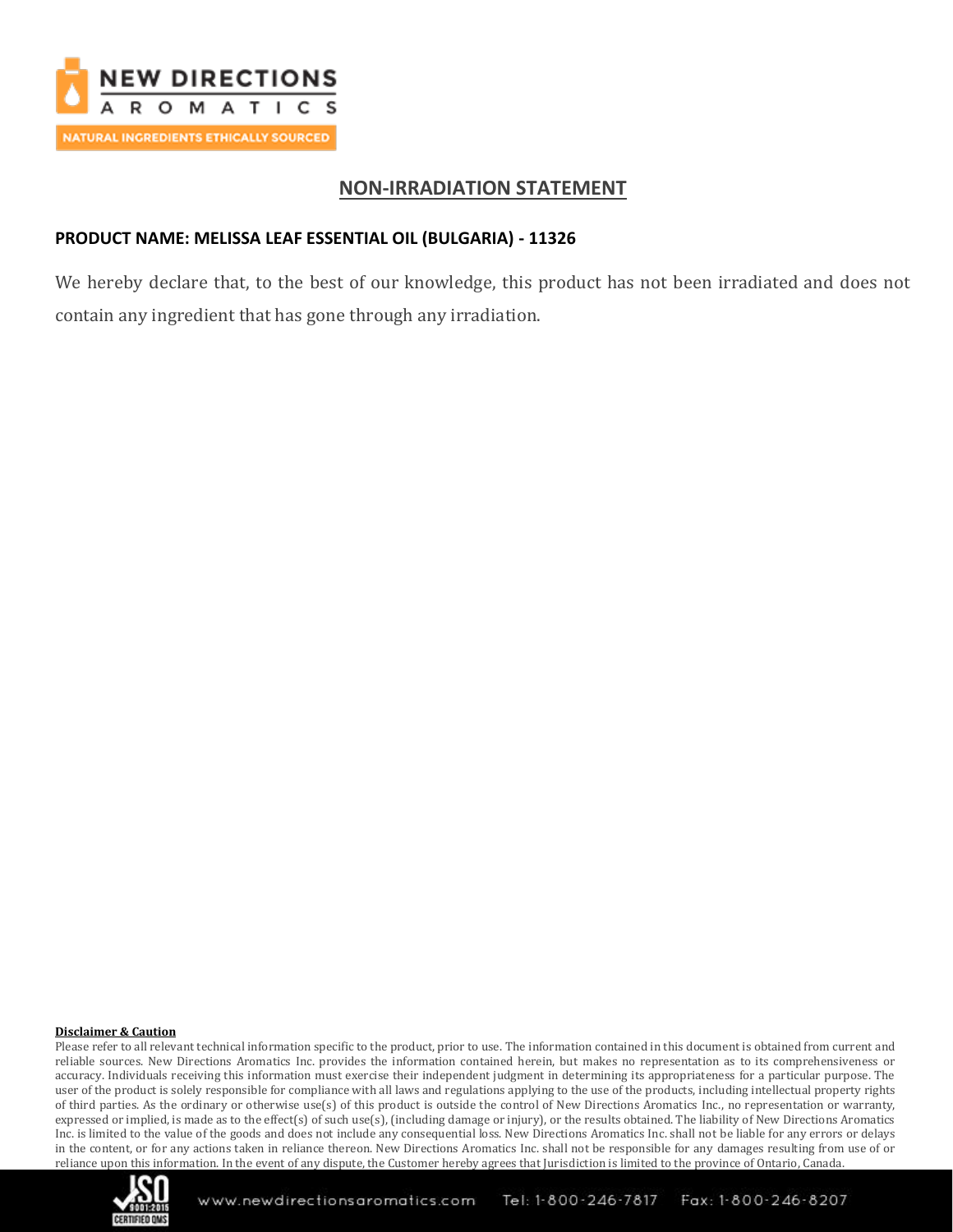

# **SEWER SLUDGE STATEMENT**

## **PRODUCT NAME: MELISSA LEAF ESSENTIAL OIL (BULGARIA) - 11326**

We hereby declare that, to the best of our knowledge, this product is free from, and was not processed with, sewer sludge.

### **Disclaimer & Caution**

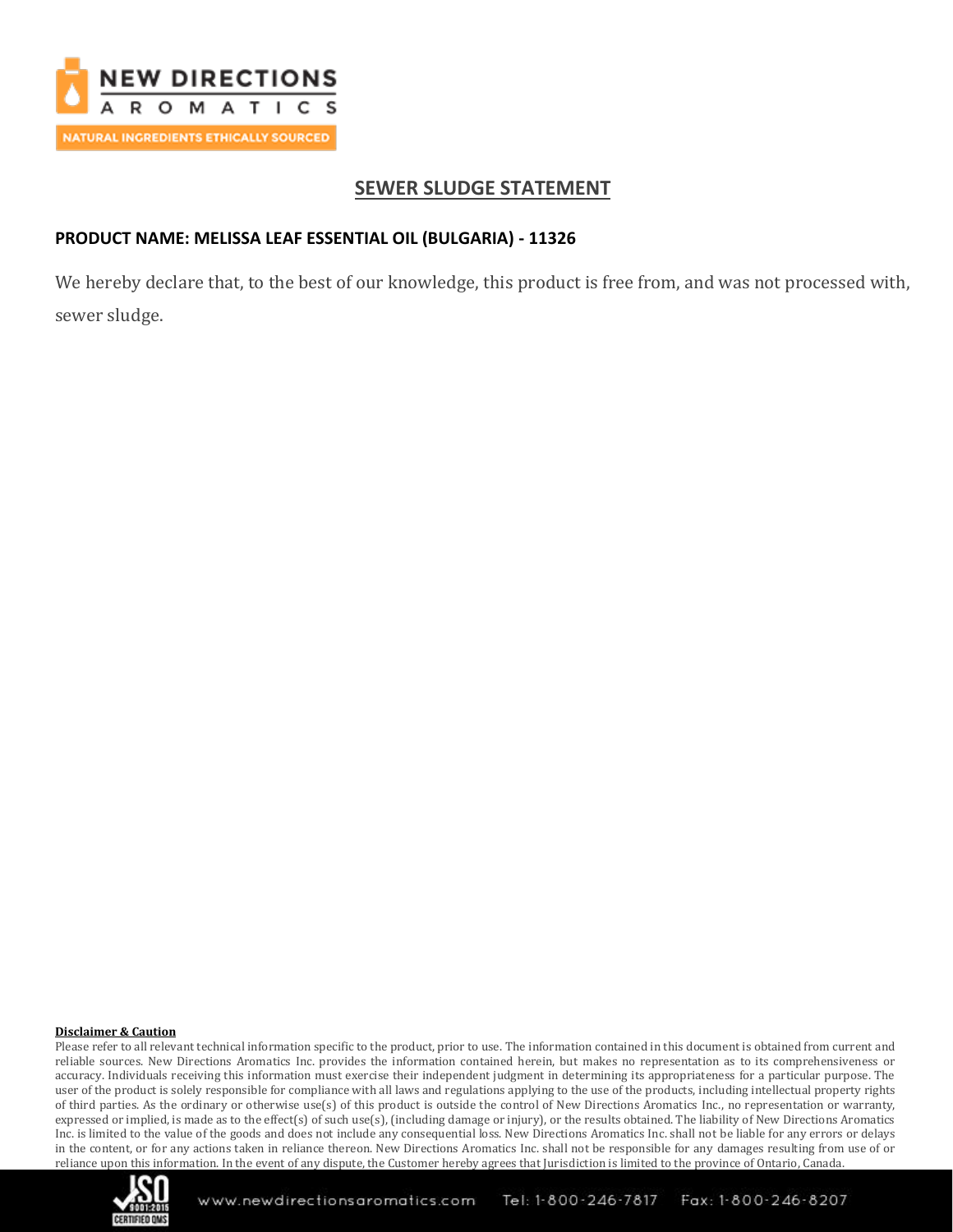

# **GMO STATEMENT**

## **PRODUCT NAME: MELISSA LEAF ESSENTIAL OIL (BULGARIA) - 11326**

We hereby declare that, to the best of our knowledge, this product was not produced from or with GMO plant material.

### **Disclaimer & Caution**

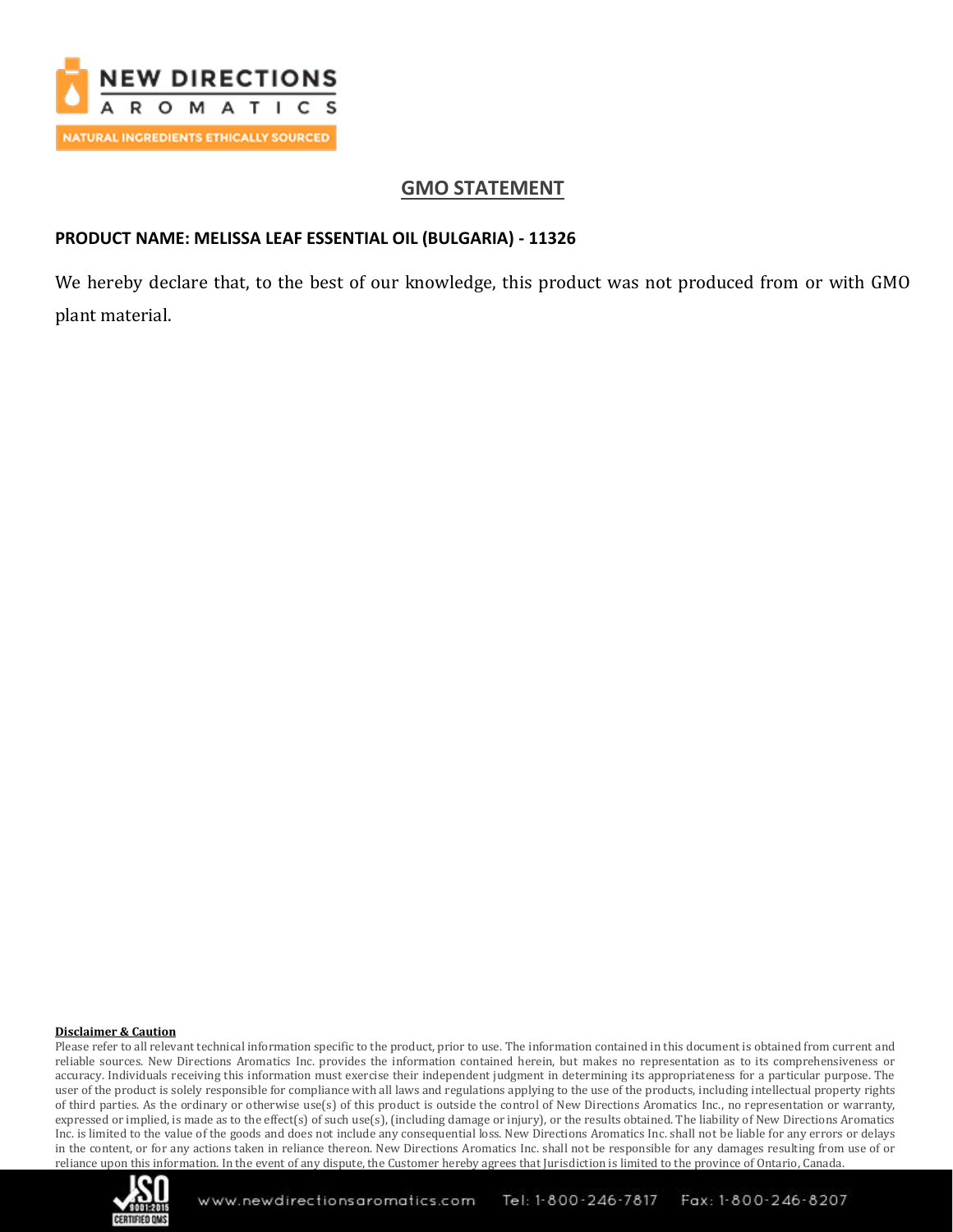

## **PURE AND NATURAL STATEMENT**

### **PRODUCT NAME: MELISSA LEAF ESSENTIAL OIL (BULGARIA) - 11326**

We hereby declare that, to the best of our knowledge, this product is 100% pure, natural and unadulterated.

#### **Disclaimer & Caution**

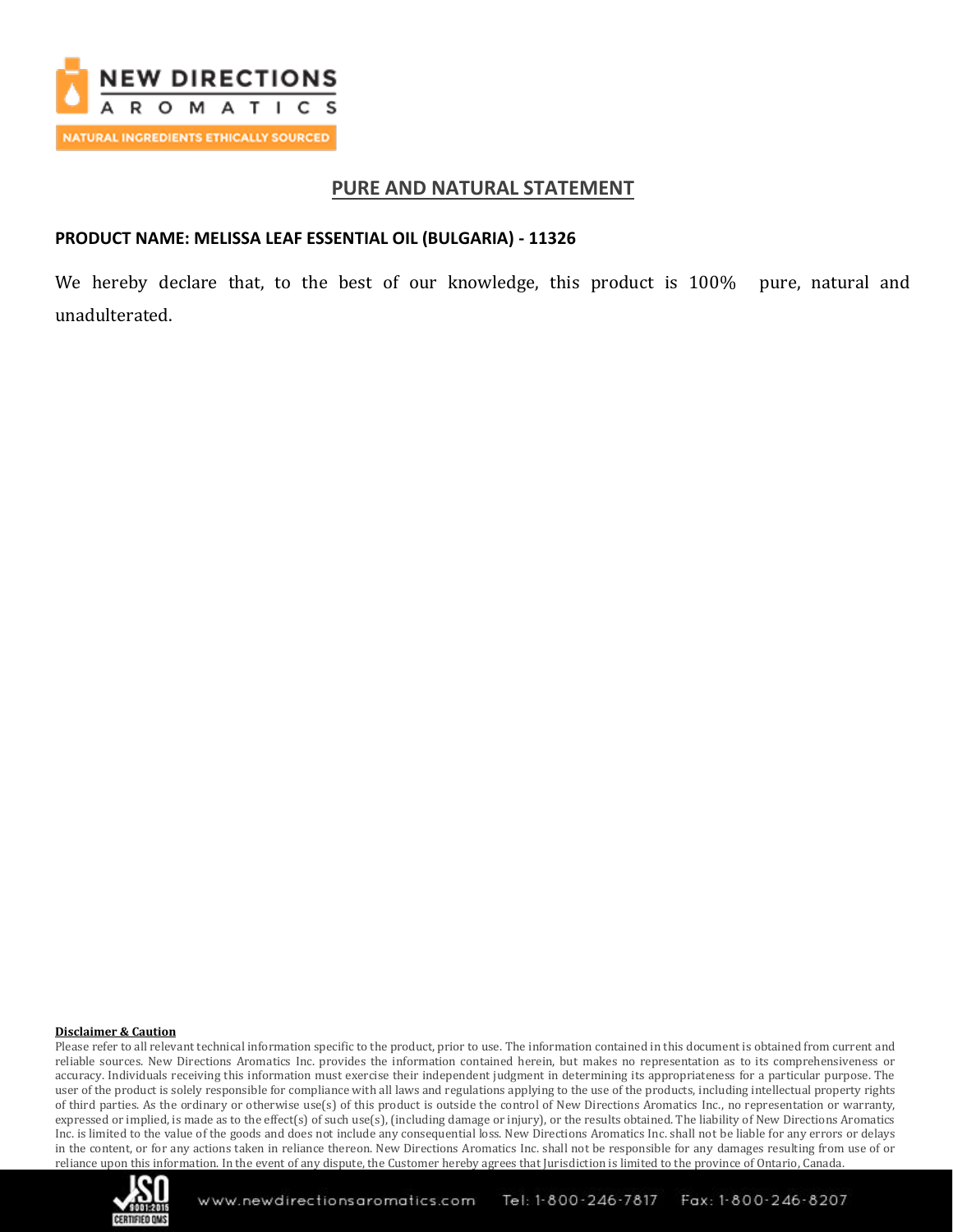

# **BY-PRODUCTS & IMPURITIES STATEMENT**

## **PRODUCT NAME: MELISSA LEAF ESSENTIAL OIL (BULGARIA) - 11326**

We hereby declare that, to the best of our knowledge, this product was not manufactured with and does not contain any of the following by products and impurities:

- Parabens
- **Phthalates**
- Heavy Metals
- Solvents and Residual Solvents
- Volatile Organic Compounds (VOC)

### **Disclaimer & Caution**

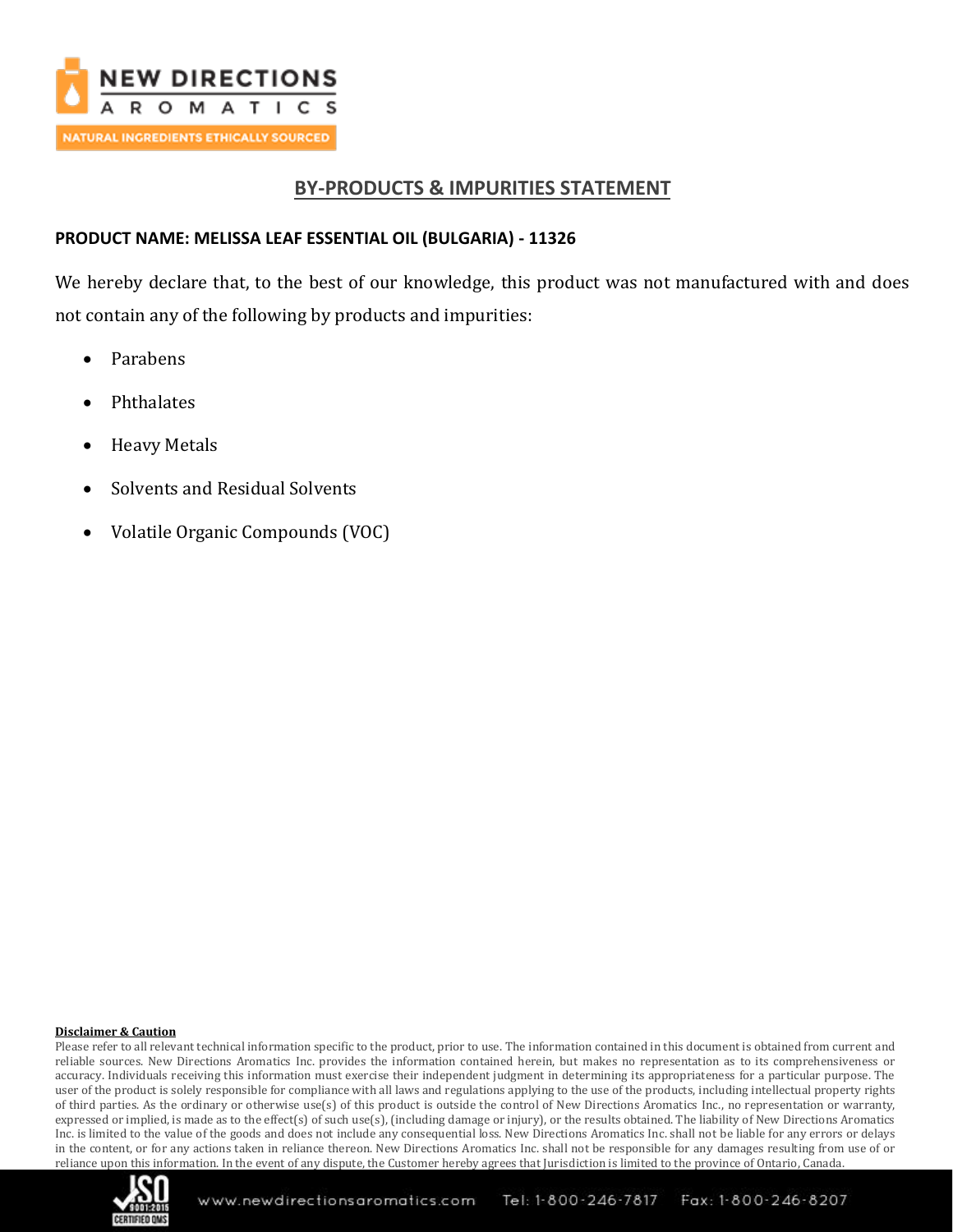

# **PESTICIDES STATEMENT**

### **PRODUCT NAME: MELISSA LEAF ESSENTIAL OIL (BULGARIA) - 11326**

We hereby declare that, to the best of our knowledge, this product complies with EU Regulation 396/2005 regarding pesticides and residual pesticides.

### **Disclaimer & Caution**

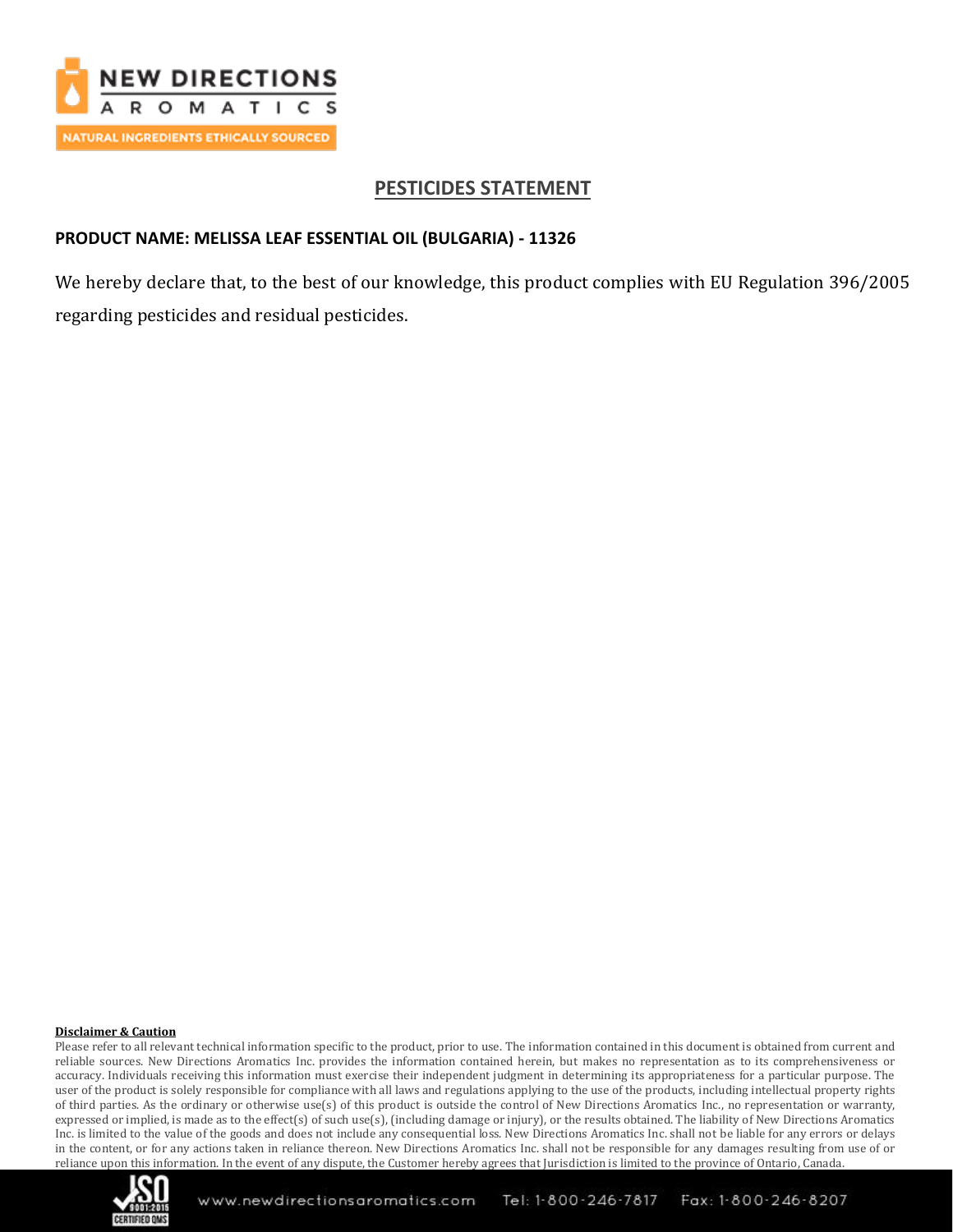

# **FOOD ALLERGEN INFORMATION**

### **PRODUCT NAME: MELISSA LEAF ESSENTIAL OIL (BULGARIA) - 11326**

| Component                                               | Present in the product |  |
|---------------------------------------------------------|------------------------|--|
| Peanut (and/or derivatives,) e.g., protein oil          | N <sub>o</sub>         |  |
| Tree Nuts (and/or derivatives)                          | N <sub>o</sub>         |  |
| Sesame Seeds (and/or derivatives)                       | N <sub>o</sub>         |  |
| Wheat, Barley, Rye, Oats, Spelt, Kamut or their hybrids | N <sub>o</sub>         |  |
| Gluten                                                  | N <sub>o</sub>         |  |
| Soybeans (and/or derivatives)                           | N <sub>o</sub>         |  |
| Dairy (including lactose) or Eggs                       | N <sub>o</sub>         |  |
| Fish or their products                                  | N <sub>o</sub>         |  |
| Shellfish or their products                             | N <sub>o</sub>         |  |
| Sulphites (ppm level)                                   | N <sub>o</sub>         |  |
| Tartrazine                                              | N <sub>o</sub>         |  |

### **Disclaimer & Caution**

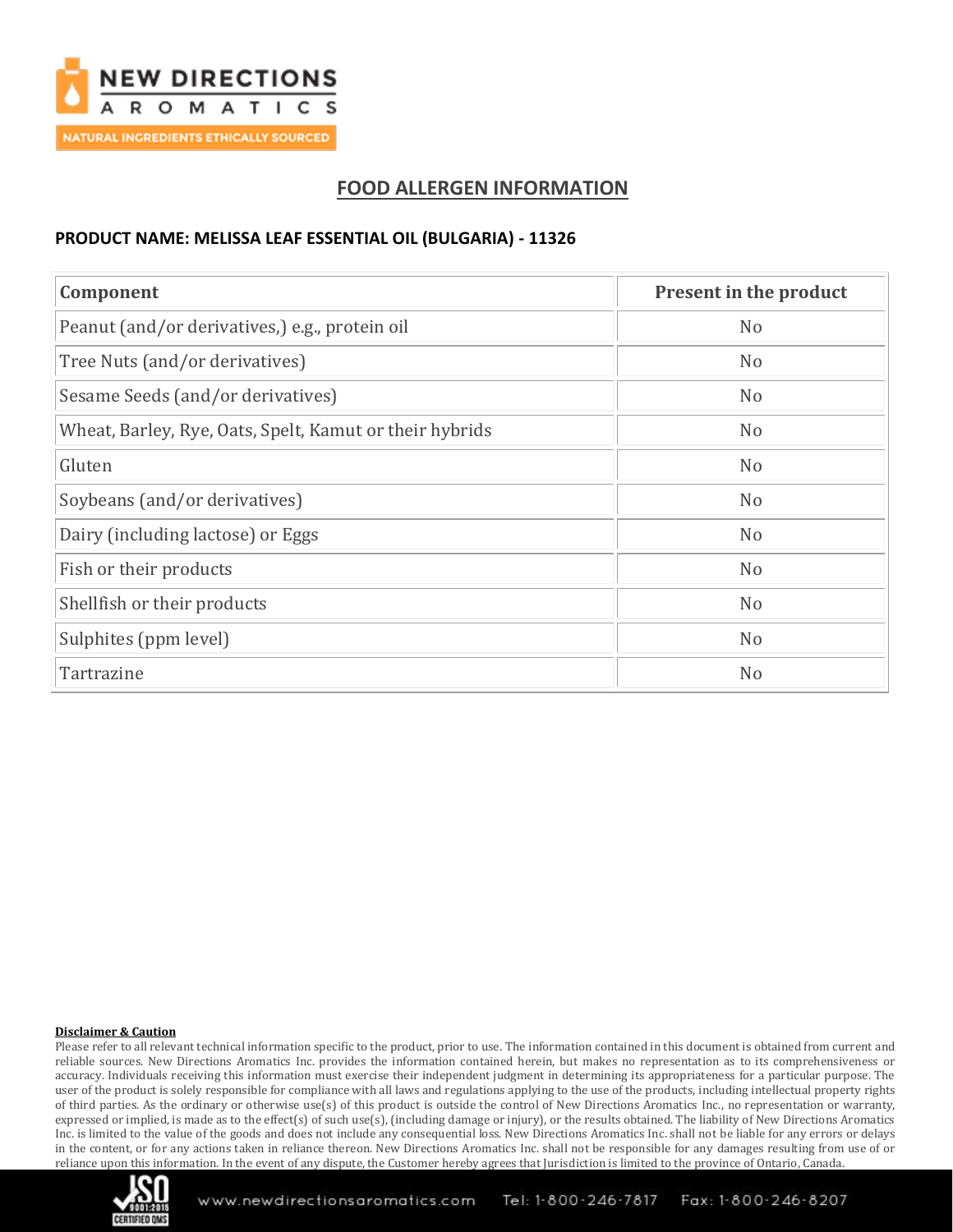

# **GLUTEN STATEMENT**

## **PRODUCT NAME: MELISSA LEAF ESSENTIAL OIL (BULGARIA) - 11326**

We hereby declare that, to the best of our knowledge, this product is gluten-free and was not manufactured with any ingredients containing gluten.

### **Disclaimer & Caution**

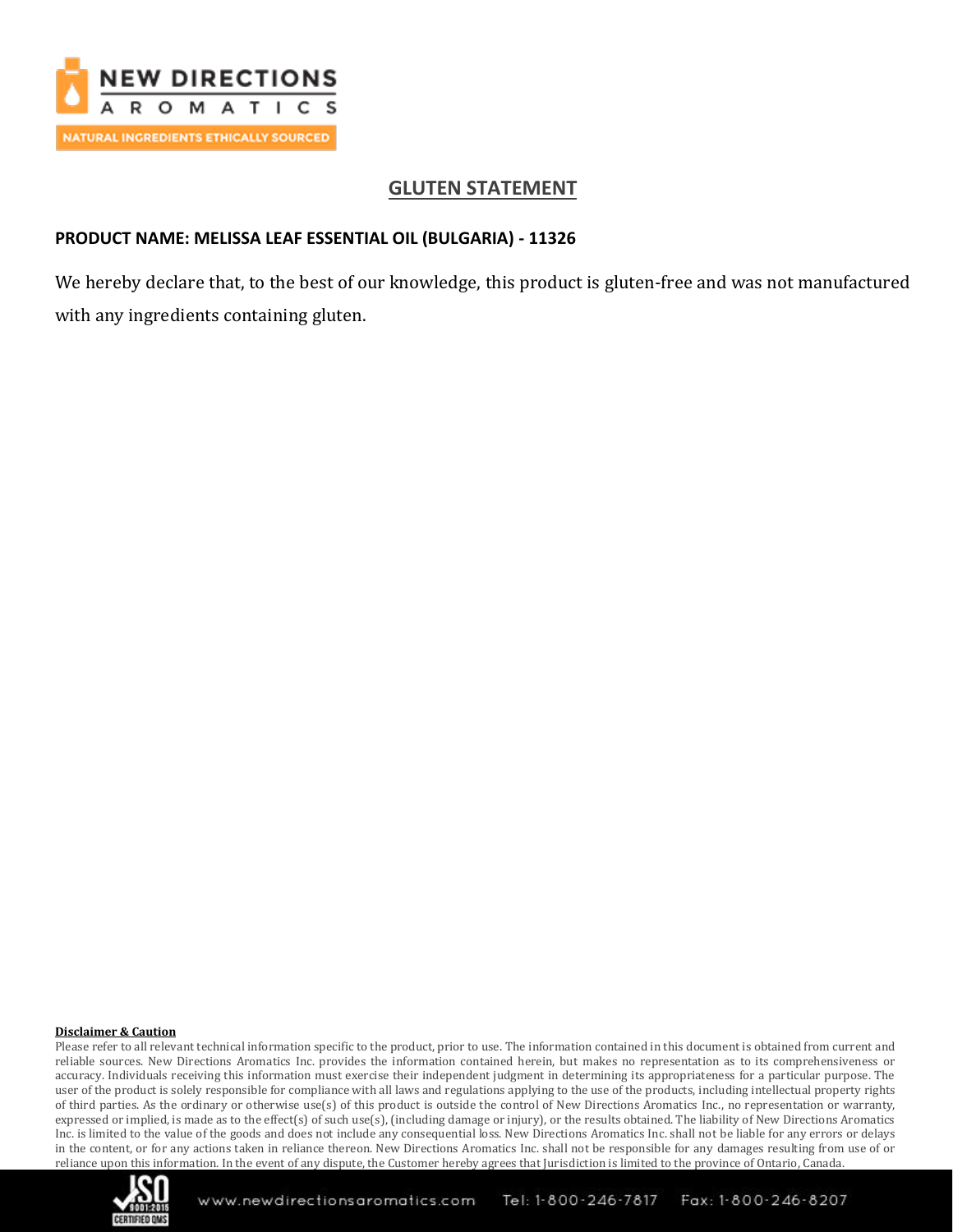

# **IFRA STANDARDS CONFORMITY CERTIFICATE**

## **PRODUCT NAME: MELISSA LEAF ESSENTIAL OIL (BULGARIA) - 11326**

We hereby declare that, to the best of our knowledge, based on processing information and raw materials used, restricted or prohibited Fragrance Allergens listed in the EU Regulation 1223/2009 Annex III, N0 67- 92 are not likely to be present.

### **Disclaimer & Caution**

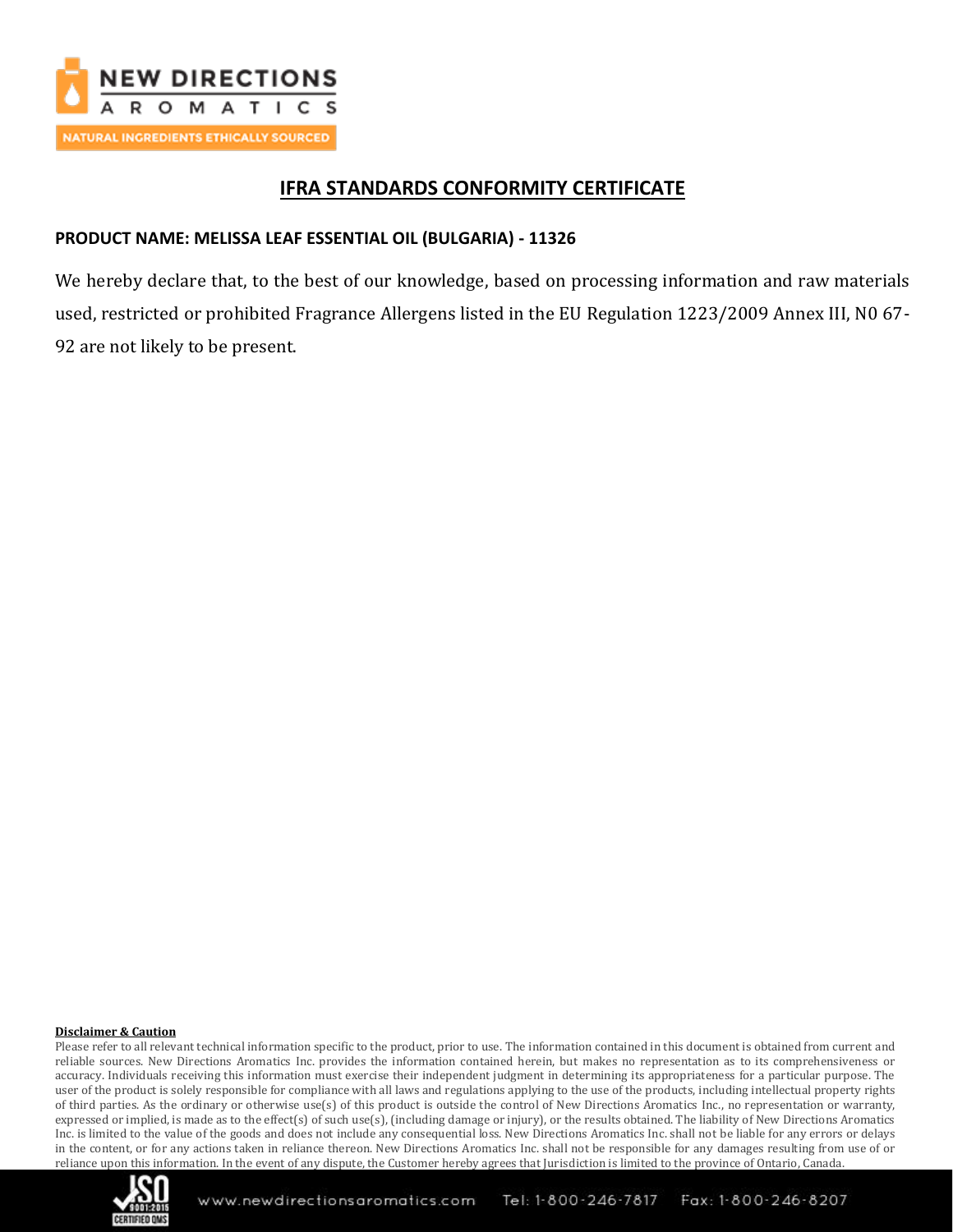

# **EU FRAGRANCE ALLERGEN STATEMENT**

### **PRODUCT NAME: MELISSA LEAF ESSENTIAL OIL (BULGARIA) - 11326**

| <b>Ingredients</b>                                           | CAS#           | $\frac{0}{0}$    |
|--------------------------------------------------------------|----------------|------------------|
| Alpha-Amyl Cinnamic Alcohol                                  | 101-85-9       | $\mathbf{0}$     |
| Alpha-Amyl Cinnamic Aldehyde                                 | 122-40-7       | $\boldsymbol{0}$ |
| Anisyl Alcohol                                               | $105 - 13 - 5$ | $\mathbf{0}$     |
| <b>Benzyl Alcohol</b>                                        | $100 - 51 - 6$ | $\boldsymbol{0}$ |
| <b>Benzyl Benzoate</b>                                       | 120-51-4       | $\boldsymbol{0}$ |
| <b>Benzyl Cinnamate</b>                                      | $103 - 41 - 3$ | $\boldsymbol{0}$ |
| <b>Benzyl Salicylate</b>                                     | 118-58-1       | $\boldsymbol{0}$ |
| Cinnamic Alcohol                                             | 104-54-1       | $\boldsymbol{0}$ |
| Cinnamic Aldehyde (Cinnamal)                                 | 104-55-2       | $\boldsymbol{0}$ |
| Citral                                                       | 5392-40-5      | $\boldsymbol{0}$ |
| Citronellol                                                  | 106-22-9       | $\boldsymbol{0}$ |
| Coumarin                                                     | $91 - 64 - 5$  | $\boldsymbol{0}$ |
| Eugenol                                                      | $97 - 53 - 0$  | $\mathbf{0}$     |
| Farnesol                                                     | 4602-84-0      | $\mathbf{0}$     |
| Gamma-Methyl Ionone (Alpha Isomethyl Ionone)                 | 127-51-5       | $\boldsymbol{0}$ |
| Geraniol                                                     | $106 - 24 - 1$ | $3 - 10$         |
| Hexyl Cinnamic Aldehyde                                      | 101-86-0       | $\mathbf{0}$     |
| HMPCC (Lyral) (Hydroxyisohexyl 3- cyclohexene Carboxaldehye) | 31906-04-4     | $\mathbf{0}$     |

#### **Disclaimer & Caution**

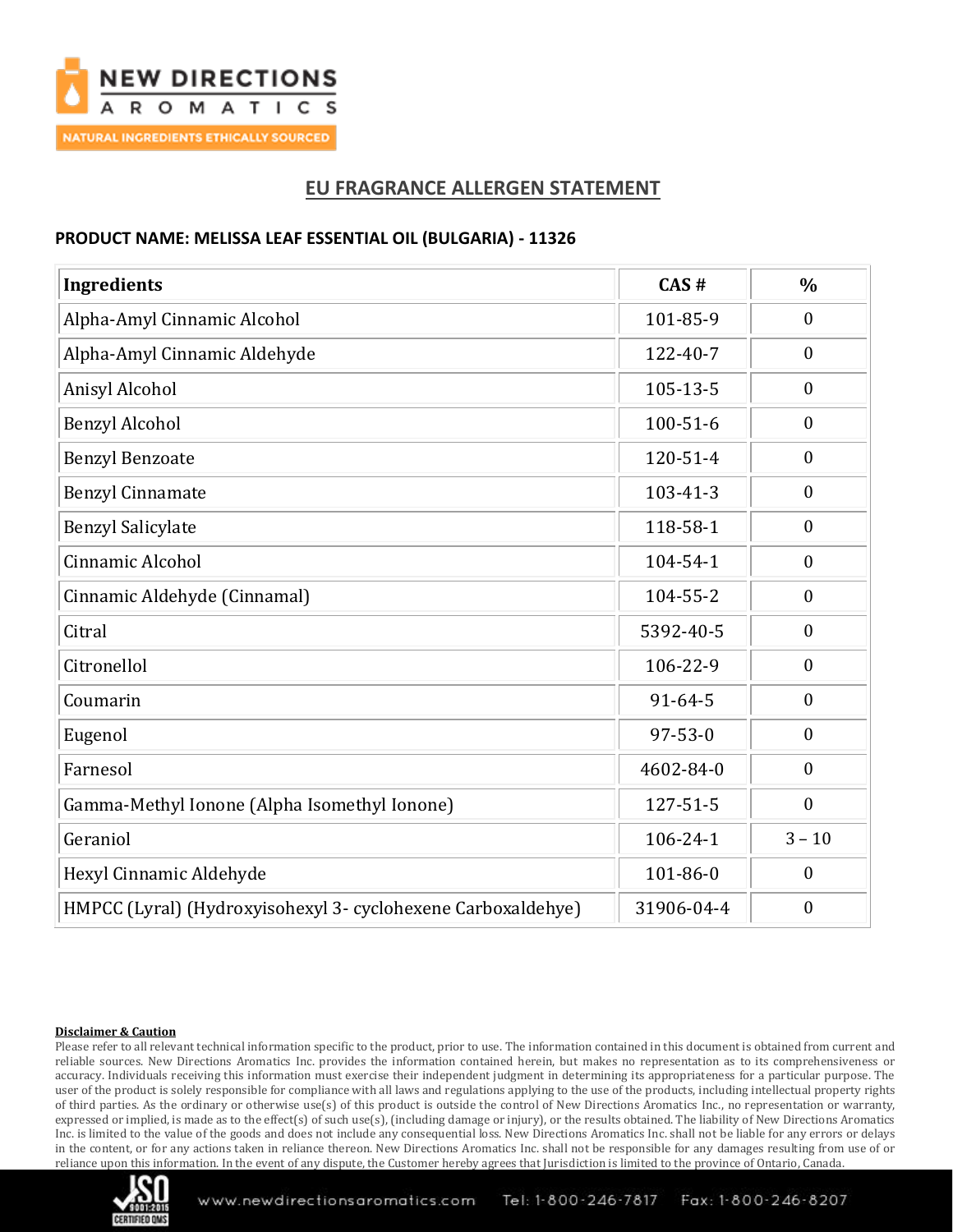

# **EU FRAGRANCE ALLERGEN STATEMENT (cont'd)**

### **PRODUCT NAME: MELISSA LEAF ESSENTIAL OIL (BULGARIA) - 11326**

| Ingredients                                    | <b>CAS Number</b> | $\frac{6}{9}$ |
|------------------------------------------------|-------------------|---------------|
| Hydroxycitronellal                             | 107-75-5          | 0             |
| Isoeugenol                                     | $97 - 54 - 1$     | 0             |
| Lilial (Butylphenyl Methylpropional)           | $80 - 54 - 6$     | 0             |
| d-Limonene                                     | 5989-27-5         | 0             |
| Linalool                                       | $78-70-6$         | $0.3 - 1$     |
| Methyl Heptine Carbonate (Methyl 2- Octynoate) | $111 - 12 - 6$    | 0             |
| Oak Moss Extracts (Evernia Prunastri)          | 90028-68-5        | 0             |
| Tree Moss Extracts (Evernia Furfuracea)        | 90028-67-4        | 0             |

### **Disclaimer & Caution**

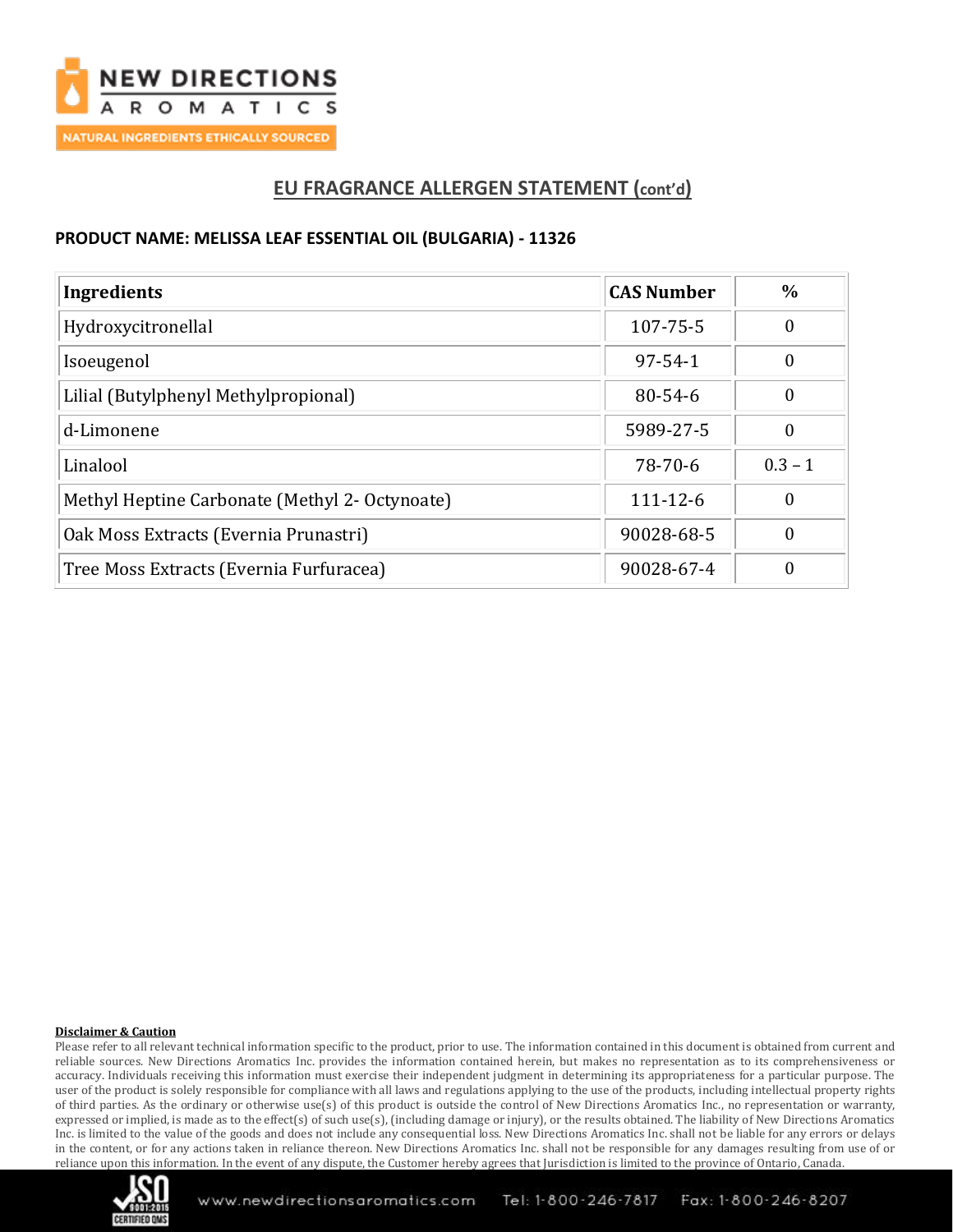

# **DECLARATION OF BOVINE/TRANSFERABALE SPONGIFORM ENCEPHALOPATHY (BSE/TSE)**

### **PRODUCT NAME: MELISSA LEAF ESSENTIAL OIL (BULGARIA) - 11326**

We hereby declare that, to the best of our knowledge, this product was not made with, nor contains, any animal material or derivatives, and is free of BSE/TSE.

### **Disclaimer & Caution**

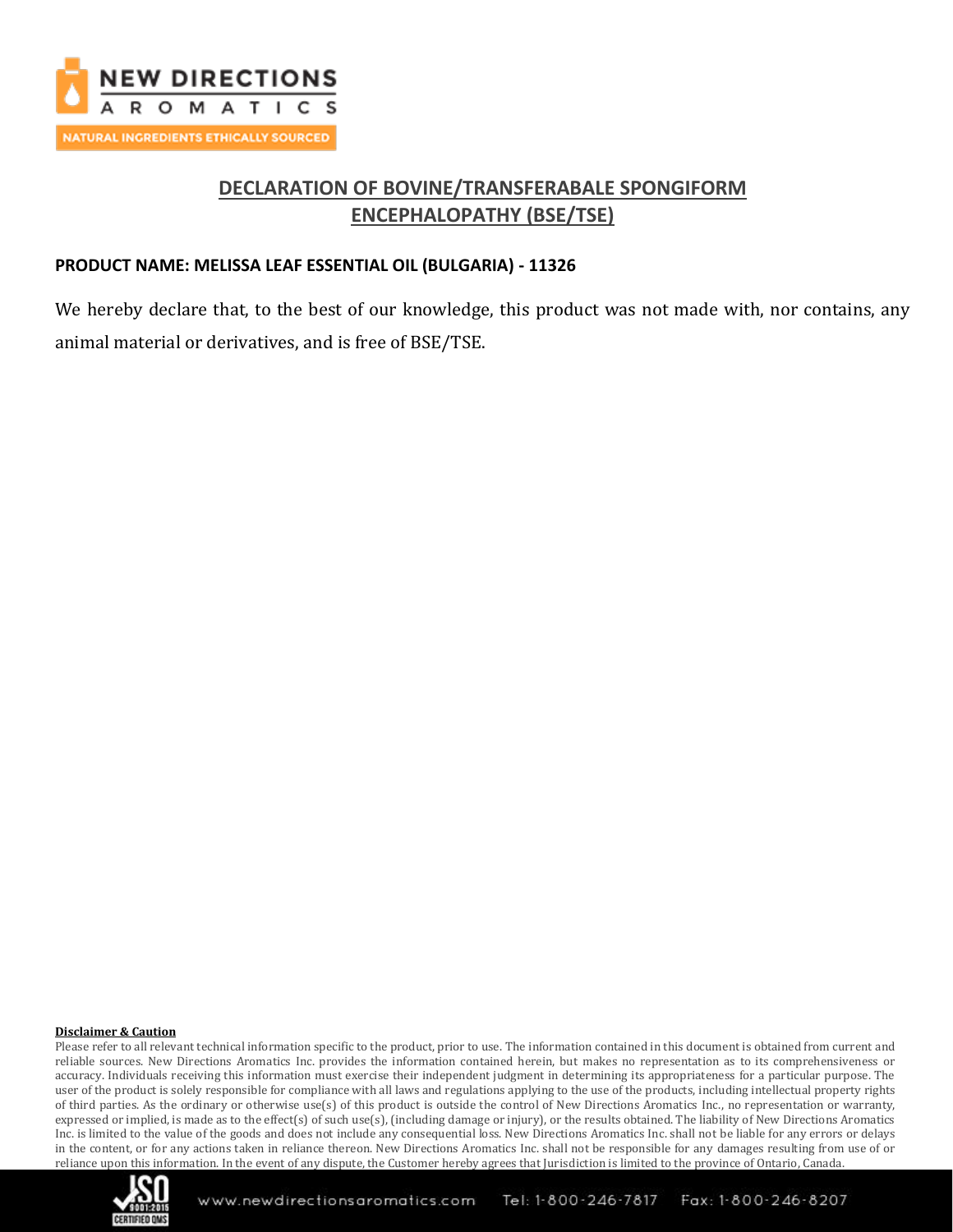

# **KOSHER STATEMENT**

## **PRODUCT NAME: MELISSA LEAF ESSENTIAL OIL (BULGARIA) – 11326**

We hereby confirm that this product has been certified to Kosher standards.

#### **Disclaimer & Caution**

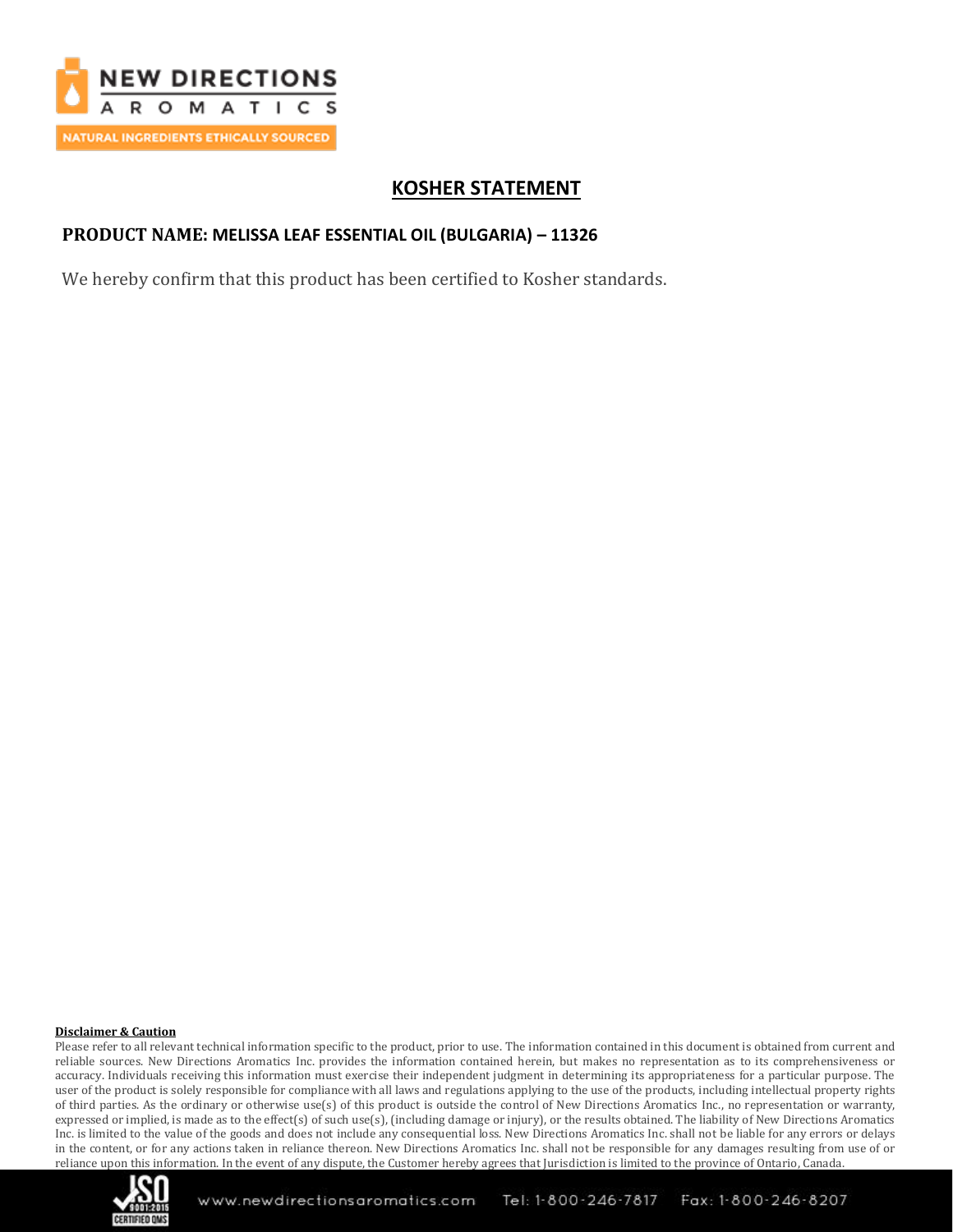

# **VEGAN STATEMENT**

## **PRODUCT NAME: MELISSA LEAF ESSENTIAL OIL (BULGARIA) - 11326**

We hereby confirm that this product has been certified to Vegan standards.

#### **Disclaimer & Caution**

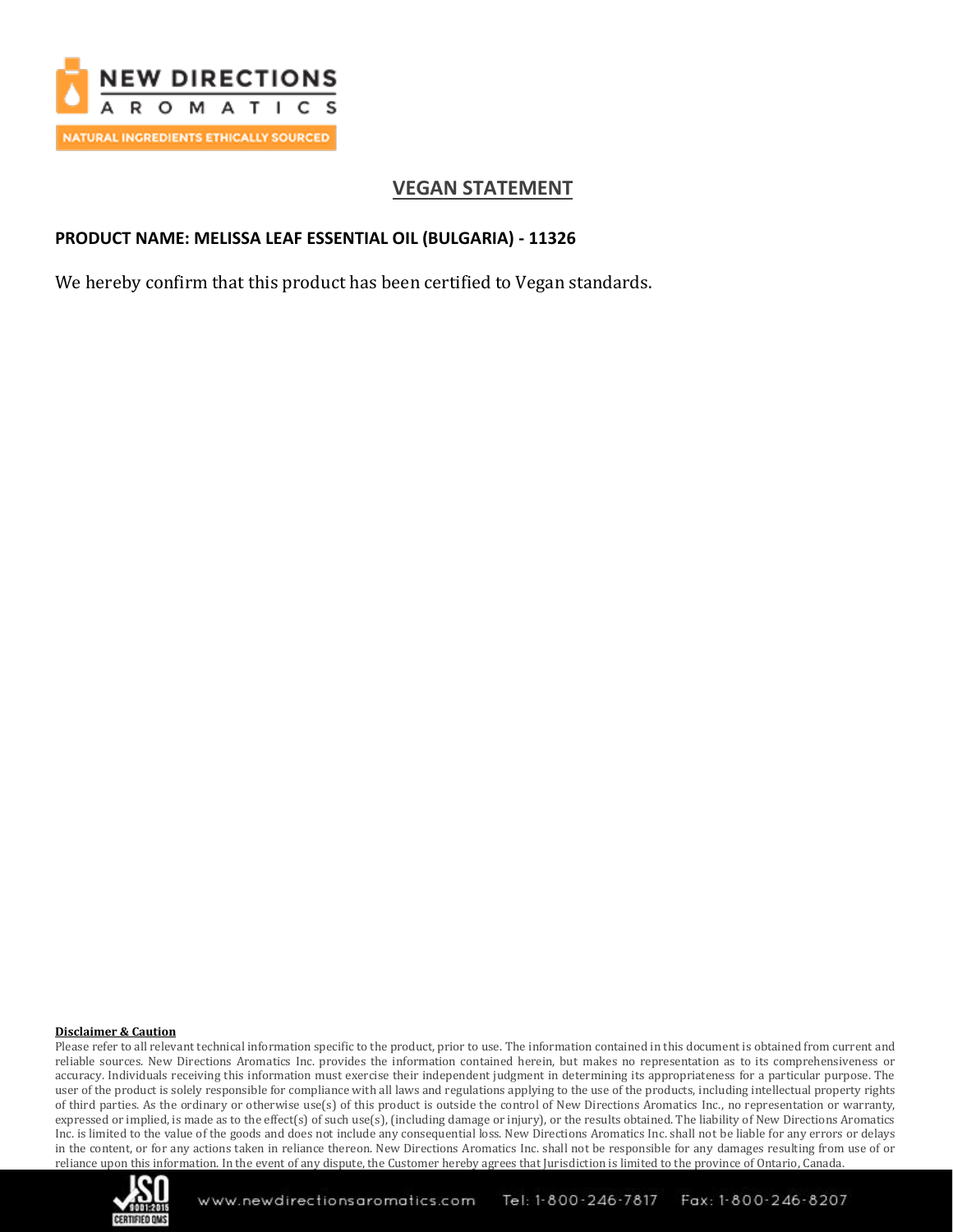

# **DECLARATION OF CALIFORNIA PROPOSITION 65 COMPLIANCE**

## **PRODUCT NAME: MELISSA LEAF ESSENTIAL OIL (BULGARIA) - 11326**



• This product can expose you to β-mycrene, which is known to the State of California to cause cancer. For more information go to [www.P65Warnings.ca.gov.](http://www.p65warnings.ca.gov/)

#### **Disclaimer & Caution**